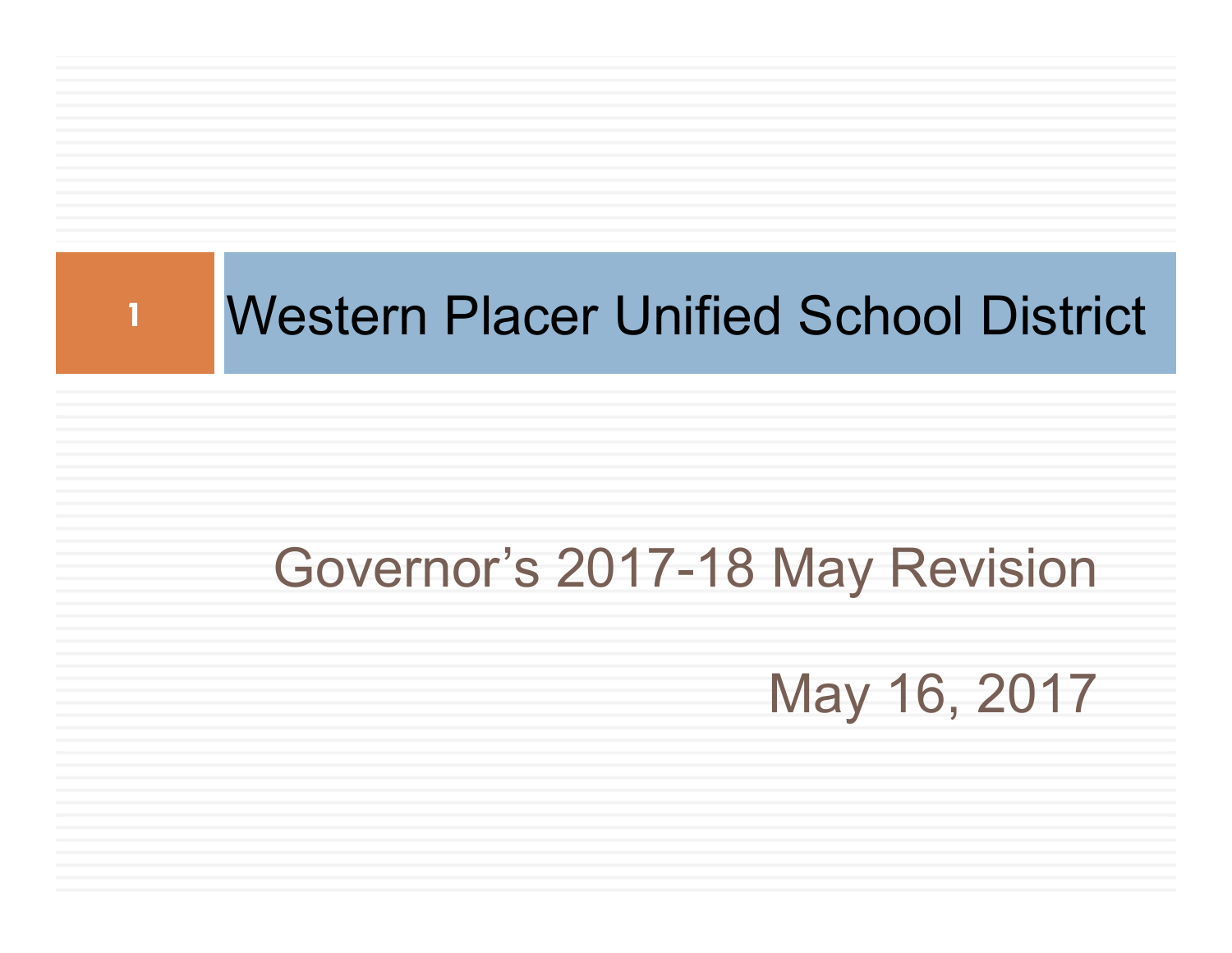## 2017-18 May Revision - Overview

#### **THEME OF MAY UPDATE**

Governor Brown released his budget revision May 11, 2017**,** continuing to urge the Legislature to not spend beyond current investments on anti-poverty and education programs. Standing next to budget charts that outline deficit years outweighing surplus years by 7 to 1 and the possible fiscal constraints should the federal healthcare changes take effect, Governor Brown continued to make the case for building up the state's rainy day fund and tempering expectations.

In January, the Governor's proposed budget indicated a \$5.8 billion lower than expected revenue forecast compared to the enacted 2016 Budget. May Revision adjusts revenues upward by \$2.5 billion, but continues to outline a \$3.3 billion decline in revenues from a year ago. The uptick in revenues means that K-12 education will not face a deferral and will receive additional dollars towards the Local Control Funding Formula.

#### **ECONOMIC OUTLOOK**

The Governor's May Revision once again sets a somber tone, emphasizing that it will be critical for our state to be prepared for financial risks beyond the state's control. The Governor's budget continues to assume federal funds and policies remain in place for the upcoming year, but highlights that should the repeal of the Affordable Care Act take effect, the state would lose about \$4.3 billion by 2020, which would increase to \$13 billion in 2027. Such a reduction in federal funding would necessitate a reduction in funding for core state programs, while threatening access to healthcare services to 5 million Californians.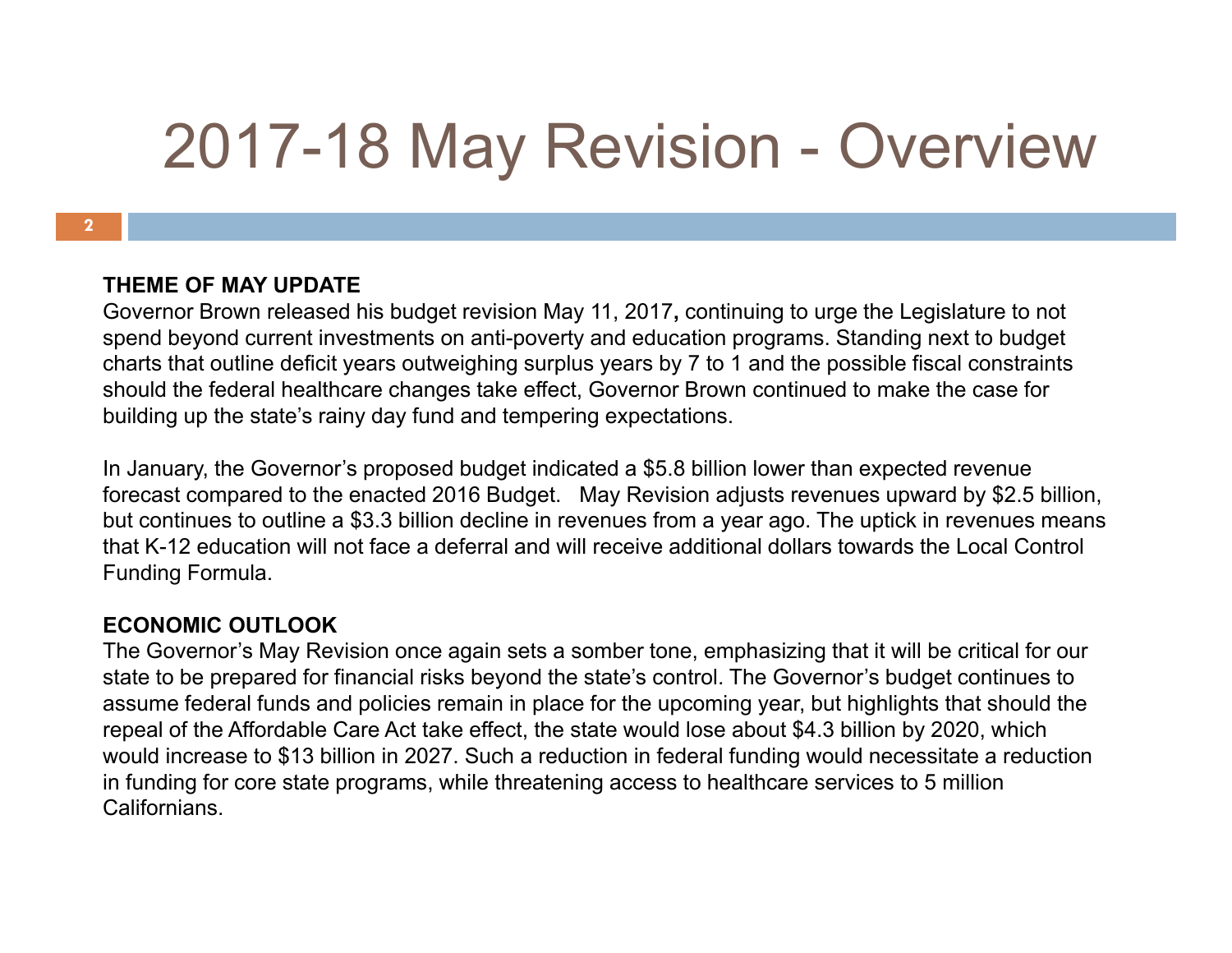## State General Fund Revenue Changes Since January

#### **State Revenues**

While not at the level that education has experienced in the past, revenue projections are once again up as part of the May Revision compared to the Governor's January Budget. Personal income tax and corporation tax revenues are up \$2.9 billion and \$400 million, respectively, while sales tax revenues are down \$1.2 billion due to weak cash receipts. These factors reduce the forecast for 2016-17 by \$225 million compared to the January Budget, but increase the 2017-18 forecast by \$1.9 billion. Total General Fund revenues are projected to be \$118.5 billion in 2016-17 and \$125.9 billion in 2017-18.

|                                 | <b>Revised</b><br>2016-17 | <b>January</b><br>2017-18 | <b>May</b><br>2017-18 | % Change<br>from 2016-17 |
|---------------------------------|---------------------------|---------------------------|-----------------------|--------------------------|
| Personal Income Tax             | \$83,161                  | \$85,866                  | \$88,961              | 7%                       |
| Sales Tax                       | 24,494                    | 25,179                    | 24,470                | $-0.1%$                  |
| Corporate Tax                   | 10,210                    | 10,878                    | 10,894                | 6.7%                     |
| <b>Insurance Tax</b>            | 2,483                     | 2,368                     | 2,538                 | 2.2%                     |
| Alcoholic Beverage Taxes & Fees | 375                       | 372                       | 377                   | 0.5%                     |
| <b>Insurance Tax</b>            | 79                        | 65                        | 65                    | $-17.7%$                 |
| Motor Vehicle Tax               | 24                        | 24                        | 24                    | $0.0\%$                  |
| Other                           | 727                       | 431                       | 358                   | $-50.8%$                 |
| <b>Subtotal</b>                 | \$121,553                 | \$125,183                 | \$127,687             | 5%                       |
| Transfer to BSA/Rainy Day Fund  | $-3,013$                  | $-1,156$                  | $-1,775$              | $-41.1%$                 |
| Total                           | \$118,540                 | \$124,027                 | \$125,912             | 6.2%                     |

#### **General Fund Revenue Sources** (Dollars in Million)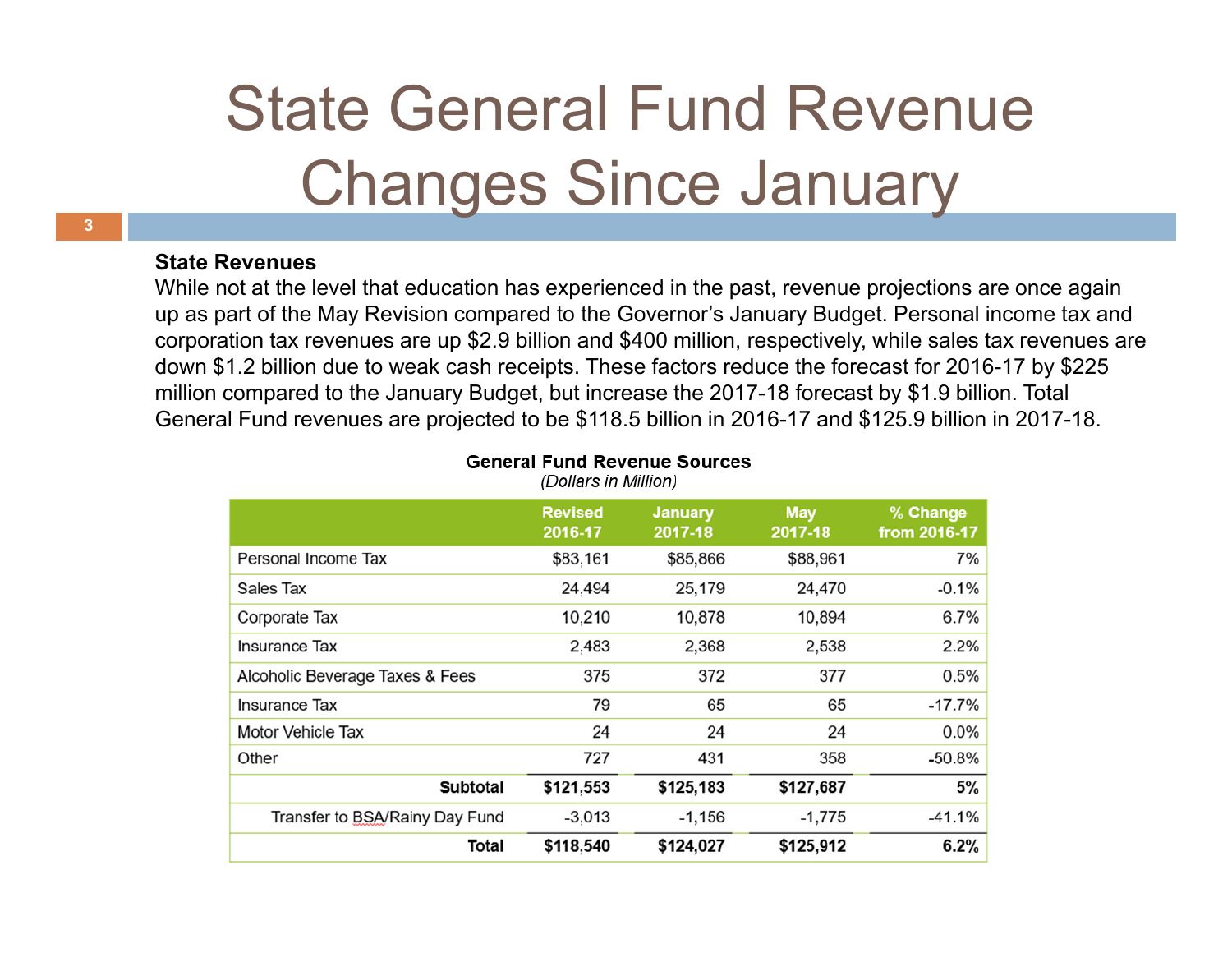# K-12 Proposal – Overview

- O. *Proposition 98.* The Governor calculates the 2017-18 Proposition 98 guarantee at \$74.6 billion, up about \$1.1 billion compared to January. This number is almost exactly what the LAO estimated in November 2016
- *Local Control Funding Formula.* Provides \$1.4 billion Local Control Funding Formula, an additional \$661 million from January's Proposal. Brings the formula to 97 percent of full implementation.
- *One-Time Discretionary Funding.* Provides \$1 billion in one-time discretionary funding (approximately \$170 per ADA), an additional \$750 million from January's Proposal, and to be used to implement the state-adopted academic standards, professional development, and teacher induction costs. Like prior years, these funds offset local educational agencies' outstanding mandate claims. However, for 2017-18, the entire \$1 billion comes with a catch: The funds are not scheduled to be disbursed until May 2019 (2018-19 FY). The Governor's intent of holding onto the funds is to ensure that Proposition 98 is not over appropriated as a result of lower-than-expected revenues in the 2017-18 fiscal year.
- o. *Apportionment Deferrals.* Deferrals of \$859 million, as proposed in January, have been rescinded as a result of additional resources available from the 2015-16 and 2016-17 fiscal years. State aid payments in the month of June 2017 are back to their original schedule.
- п. *Cost-of-Living Adjustments (COLA).* Increases slightly from the 1.48% estimated in January to 1.56%.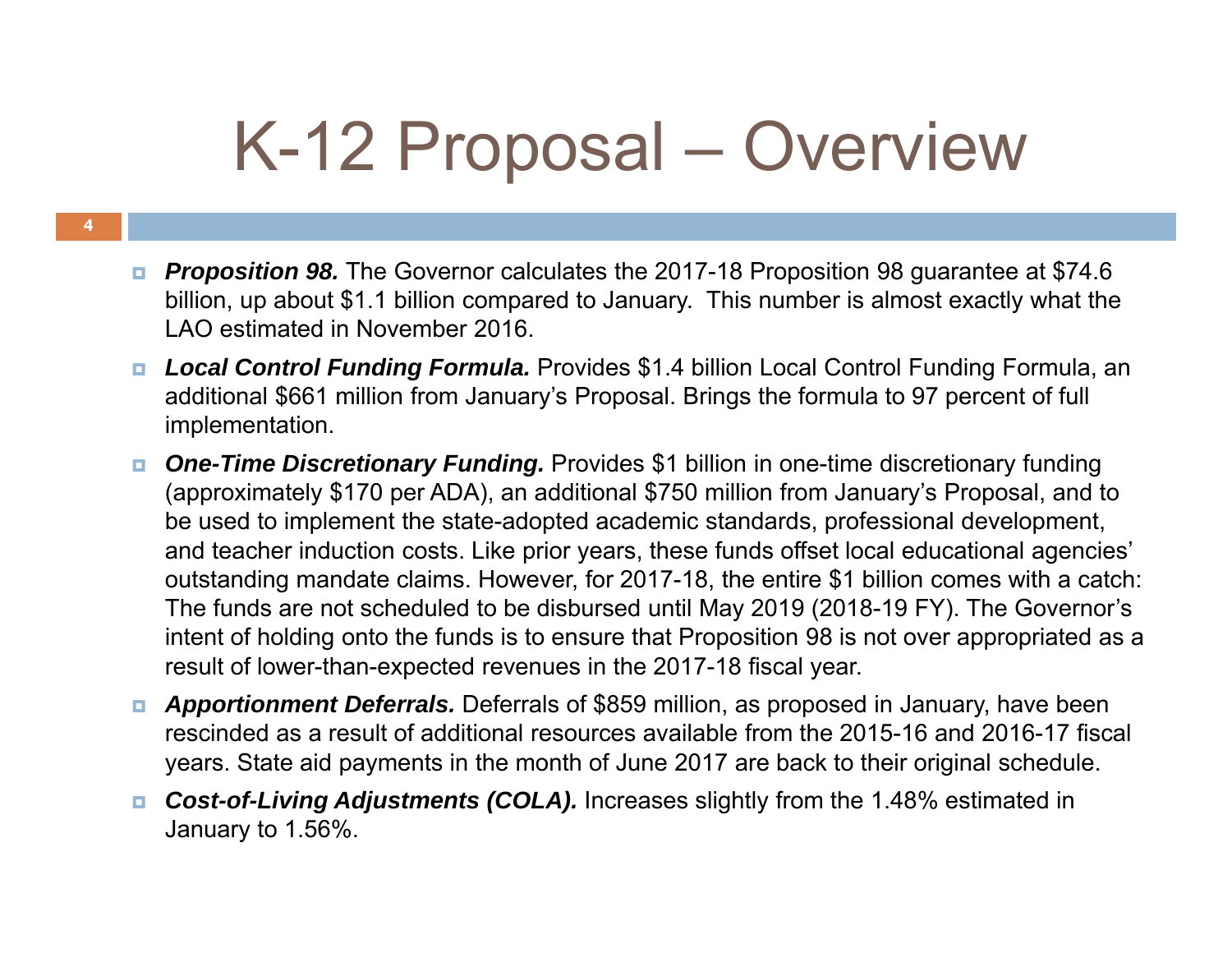### K-12 Proposal – LCFF GAP Closure **Estimates**

| <b>LCFF Gap Closure Estimates - May 2017</b> |                       |  |
|----------------------------------------------|-----------------------|--|
|                                              | (Dollars in Millions) |  |

|                                                 | 2016-17  | 2017-18 | 2018-19 | 2019-20 | 2020-21 |
|-------------------------------------------------|----------|---------|---------|---------|---------|
| <b>LCFF</b><br><b>Funding -</b><br><b>State</b> | \$2,942  | \$1,387 | \$2,015 | \$1,472 | \$1,857 |
| Gap<br><b>Closure</b>                           | 55.03%   | 43.97%  | 71.53%  | 73.51%  | 100.00% |
| Gap Closure - Jan 17                            | 55.28%   | 23.67%  | 53.85%  | 68.94%  | 100%    |
| <b>COLA</b>                                     | $0.00\%$ | 1.56%   | 2.15%   | 2.35%   | 2.57%   |
| $COLA - Jan 2017$                               | 0.00%    | 1.48%   | 2.40%   | 2.53%   | 2.66%   |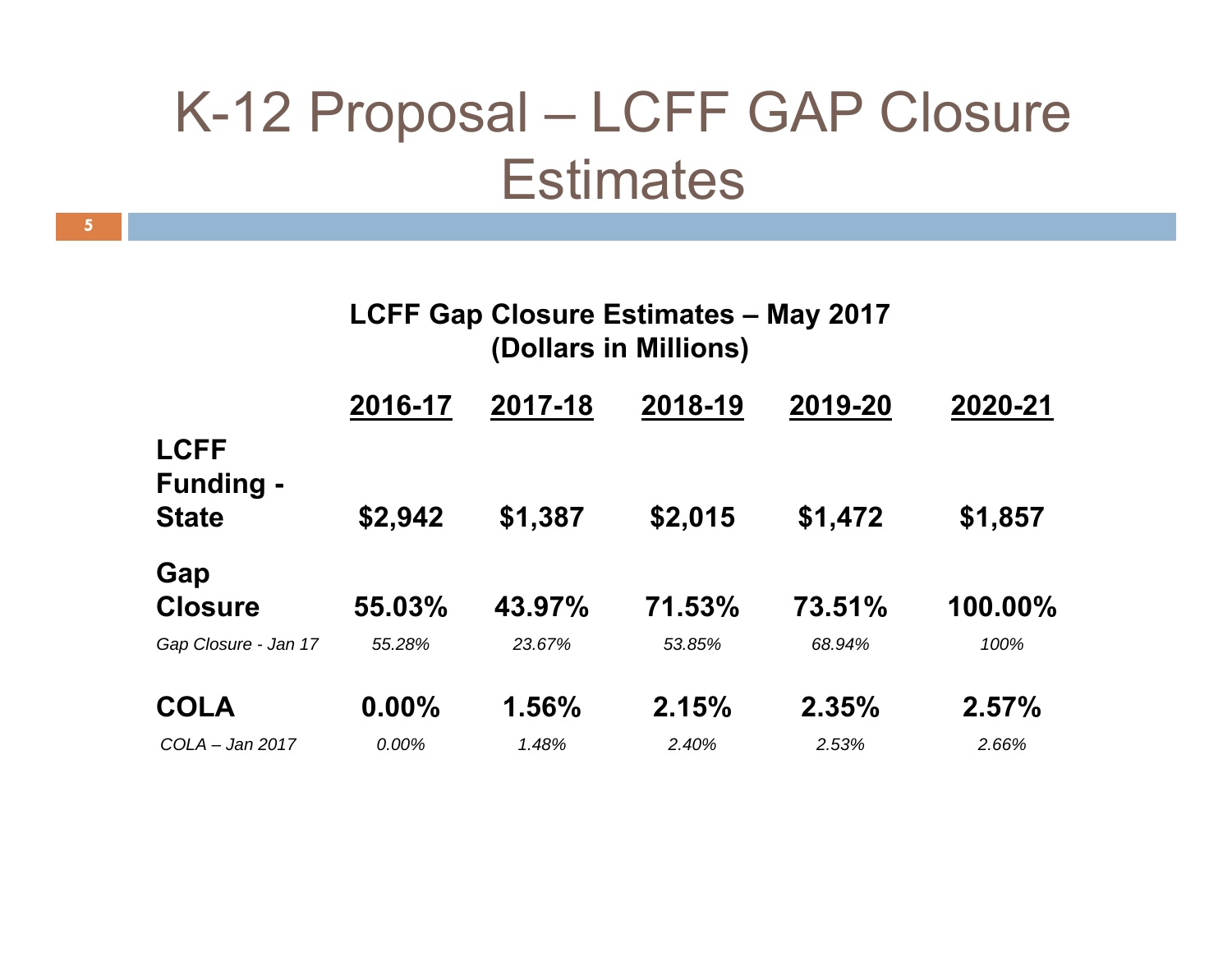### Other Program and Spending Adjustments

- $\Box$  **Educator Workforce:** The Governor notes modest expenditures made in the 2016 Budget Act to support Commission on Teacher Credentialing (CTC) programs, but proposes no new state spending to deal with the educator shortage. The May Revision does propose to reallocate some federal funds to address recruitment and retention issues.
- $\Box$  **Special Education:** The May Revision notes that the Dept. of Finance held four special education stakeholder meetings over the last few months, and indicates that the Administration will assess the information received and spend additional time to examine "a path forward that will maximize resources to serve students while increasing transparency and accountability." In other words, no changes for special education funding or programs this year.
- $\Box$  **Child Care and State Preschool:** The 2016 Budget Act began to implement a three-year plan to increase provider reimbursement rates and add additional full-day State Preschool slots. In January, the Governor proposed "pausing" the implementation of the plan during 2017-18 due to lower than expected projected revenue growth. With the improvement in revenue projections, the May Revision no longer proposes a pause, and provides funding consistent with the original three-year implementation plan.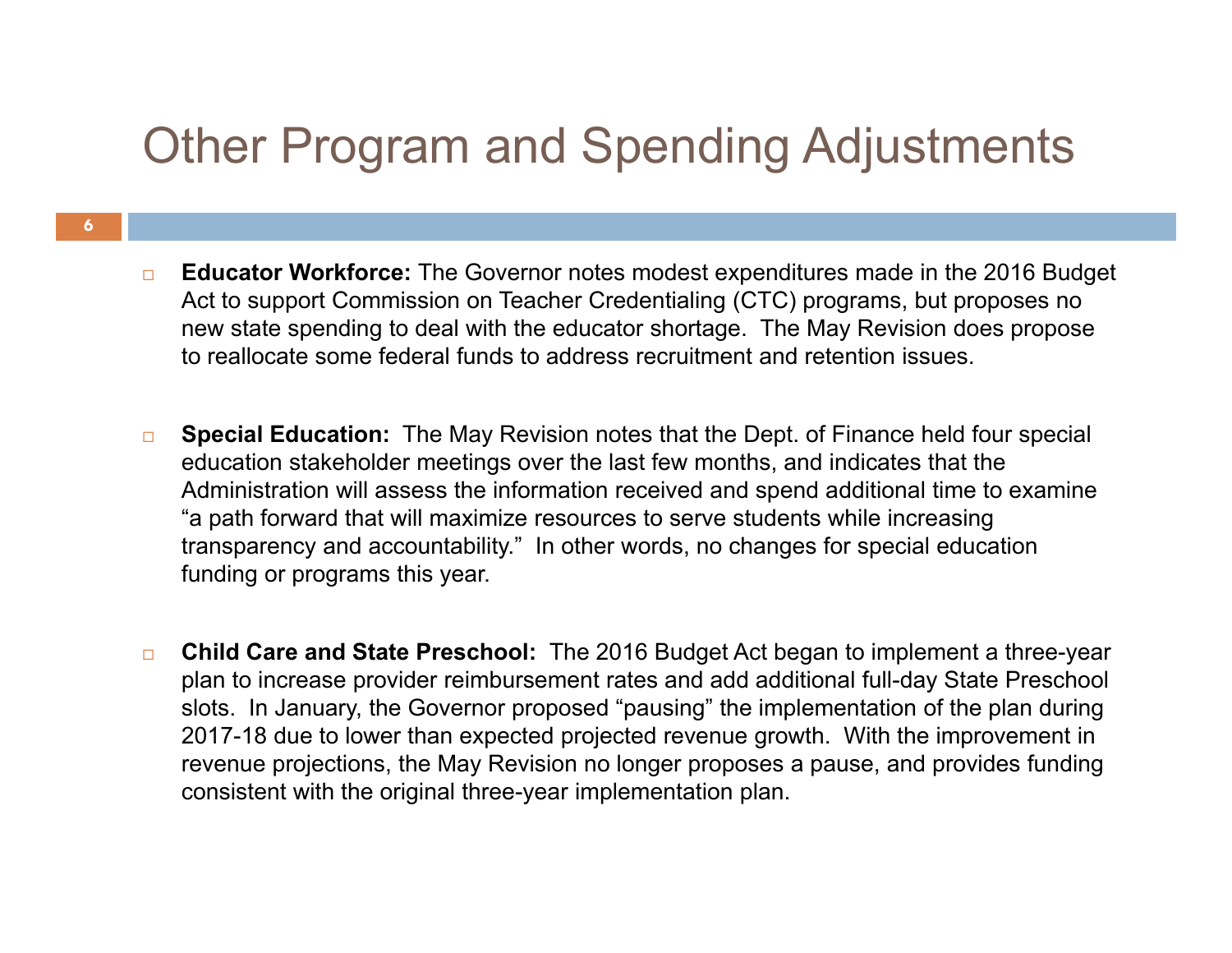## CalSTRS and CalPERS

School districts and county offices of education continue to feel the pressure of rising CalSTRS/CalPERS employer costs, which offset (and for some school agencies, eliminate) modest growth in funding.

While the Governor proposes a **\$6 billion** supplemental payment to CalPERS with a loan from the Surplus Money Investment Fund to reduce the State's unfunded liabilities, there is no similar proposal to assist local school agencies.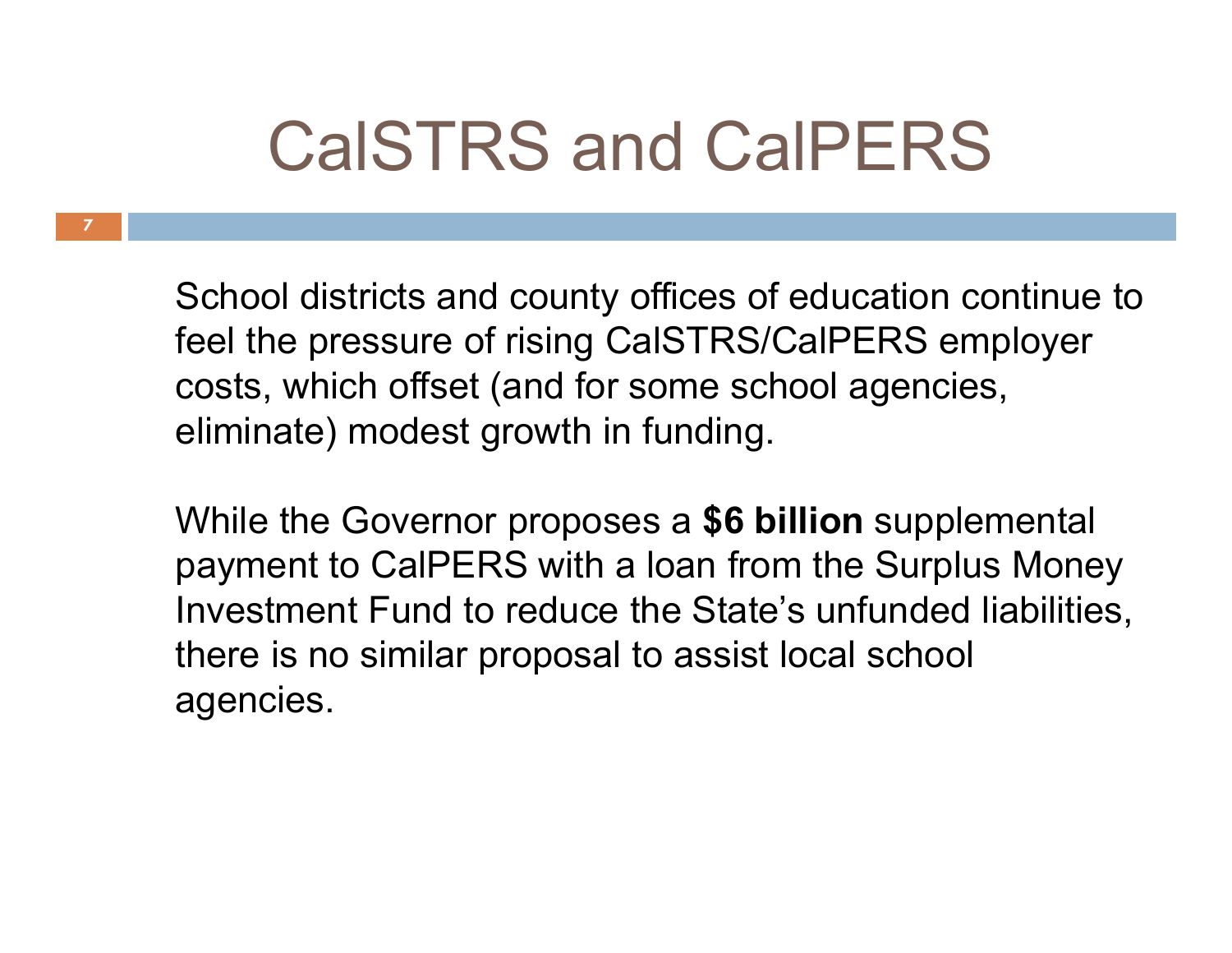### K-12 School Facilities Program

Governor Brown will support Proposition 51 fund expenditures when both the grant agreement and audit requirements are in place.

- *Grant Agreement.* The Office of Public School Construction has been tasked to develop a grant agreement that will be approved by the State Allocation Board at their next meeting.
- *K-12 Audit Guide.* The Administration is proposing trailer bill language to require local independent auditors to verify that local educational agencies participating in the School Facilities Program have appropriately expended state resources.
- □ The State Allocation Board is scheduled to take action on the proposed grant agreement at its May 2017 meeting.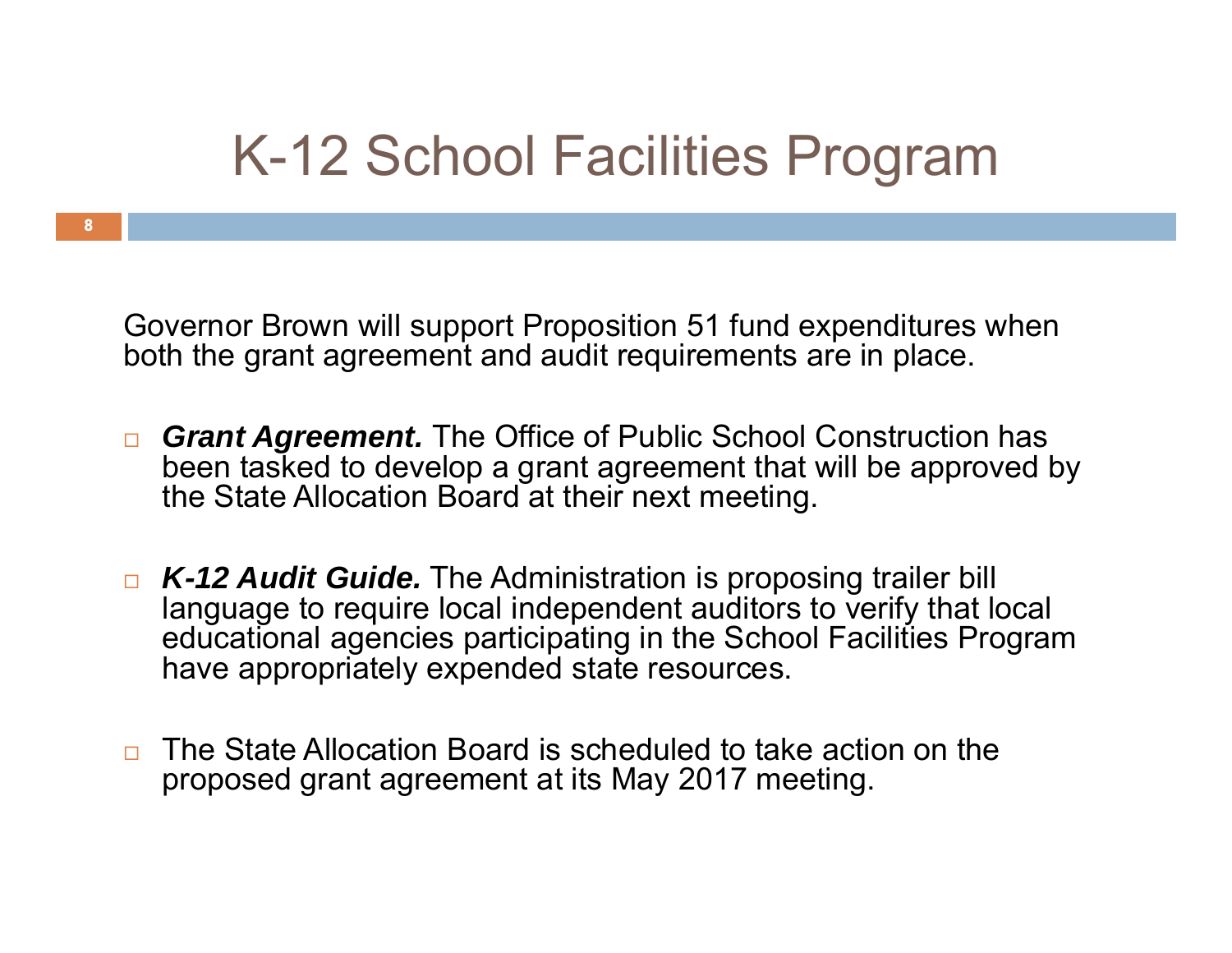## Closing Thoughts on May Revision

- □ All in all, the May Revision is better for public education than the January Budget. But only enough to offer slightly better prospects for maintaining programs. There is little room for growth in program costs or new programs.
- $\Box$  The best education plans have always shared the characteristics of good reserves, conservative budgeting, and rigorous setting of priorities. That will continue to be true over the next few years under the Governor's plan.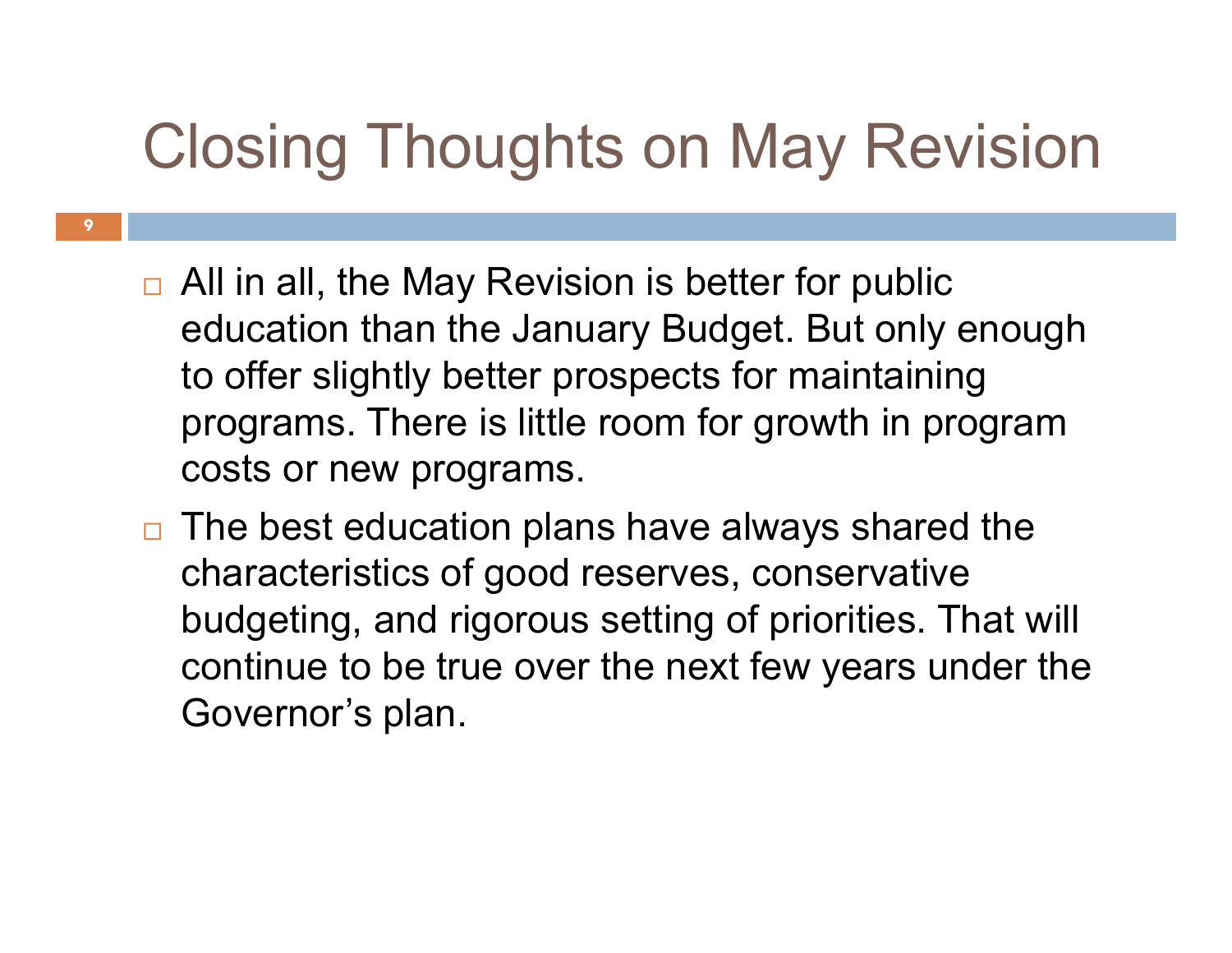## Next Steps

- $\Box$  State level
	- **Budget Committees conduct broad overview**
	- **<u>n</u>** LAO issues detailed review of Governor's May Revision
	- $\Box$ Budget Subcommittee process
	- **<u>n</u>** Negotiations between the Governor and Legislature
	- On time budget June 15<sup>th</sup> requirement
- $\Box$  Local level – WPUSD
	- June 6, 2017 Board Meeting Public Hearing of WPUSD Local Control and Accountability Plan (LCAP) and 2017-18 Preliminary Budget
	- June 20, 2017 Board Meeting Adopt WPUSD Local Control and Accountability Plan (LCAP) and 2017-18 Adopted Budget
	- State Budget Approval 45-day District budget revision if material changes from Adopted Budget